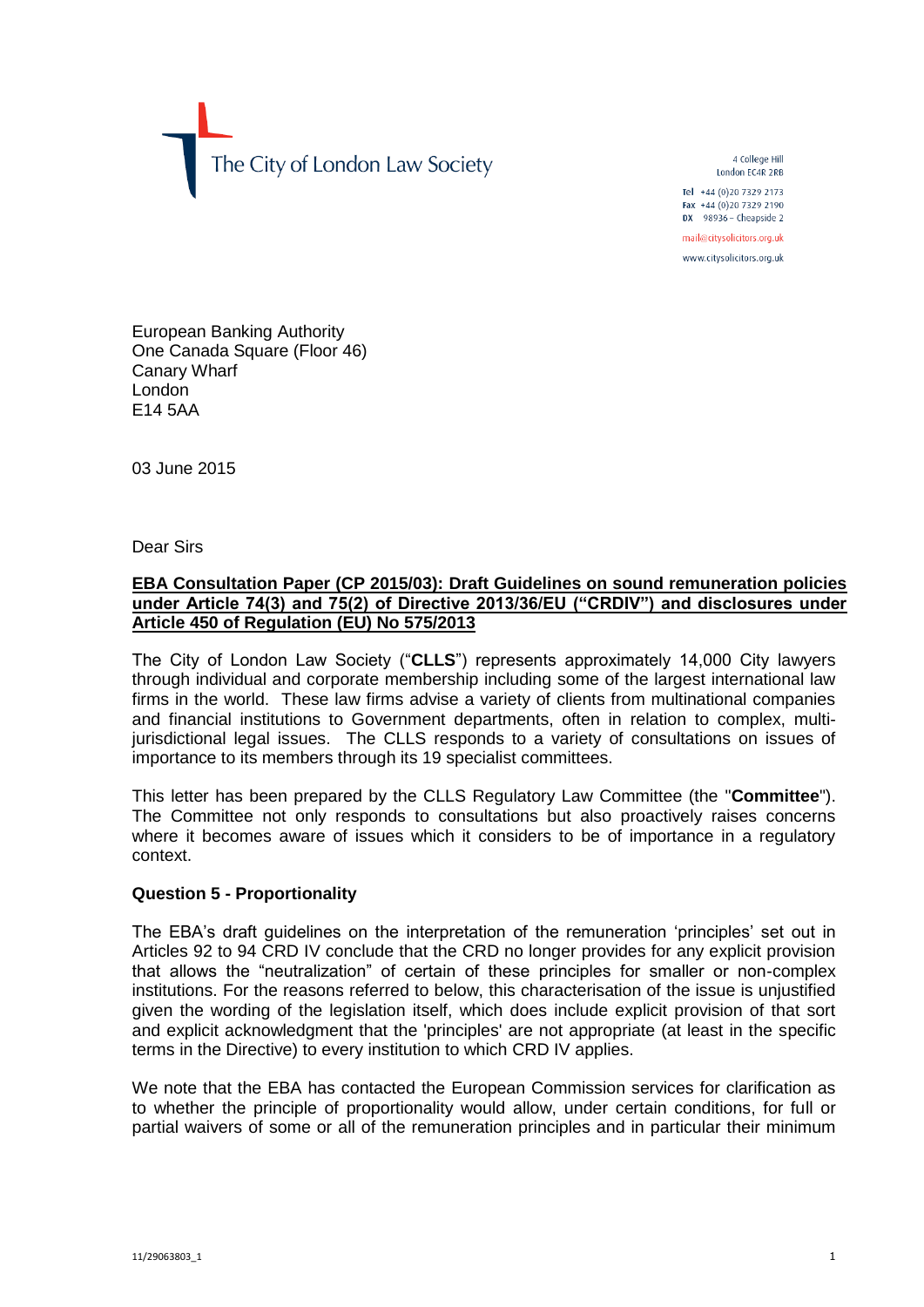quantitative thresholds. The European Commission has apparently responded that the remuneration requirements have to be applied without exemptions and exceptions to all institutions and that in particular the provisions referring to the deferral arrangements, the pay-out in instruments and the application of malus leave no room for exceptions or exemptions. In effect (absent some identifiable legislative change), the EBA asserts that the guidelines adopted some five years ago by its predecessor were unlawful and that the Commission failed to identify this until specifically asked by the EBA in the context of the current Consultation for interpretive assistance. We regard such an assertion as unsustainable.

The EBA clearly acknowledges the potentially very significant impact that its proposed approach will have. Given the importance of the issue it is surprising that the legal basis for the EBA's decision to overturn existing guidance is not more fully explained and justified having regard to the terms of the Directive and its recitals. As it is, the EBA appear only to assert a changed legal approach apparently supported by correspondence with the European Commission services that is not disclosed.

We have not identified any substantive legislative change at all, and not even any language from the Commission in its proposal for CRD IV for the kind of policy change that is implicit in the interpretation suggested by EBA in the Consultation. Further, the reading of these provisions put forward by the EBA is contrary to the plain words used on the face of the Directive itself, and would (in effect) retrospectively rewrite the basis on which the legislature (i.e. the Council and the Parliament) applied the Proportionality Principle required for legislation by the Protocol to the TFEU to CRD IV (itself reflected in text adopted in the Directive). Accordingly there is no sound legal basis for adopting the changed approach to the interpretation of these provisions set out in the Consultation and we would urge the Authority to reconsider.

Finally, we note the EBA's view at the public hearing on 8 May that (i) exemptions require clear wording in directives and (ii) the wording in CRD is not clear enough to create an exemption – if full neutralisation was intended it should have been specifically spelt out. We do not agree with this view for the following reasons:

- For the reasons explained in this paper, we consider the "*to the extent*" wording to be sufficiently clear to allow the full disapplication of certain principles for certain firms.
- The EBA's view highlights the point that if there had been an intention to change the application of proportionality under CRD III it should have been specifically spelt out in CRD IV, which it was not (and the Commission's proposal for CRD IV reinforces that view).
- In October 2013 (after CRD IV had been finalised) the EBA held a [proportionality](http://www.eba.europa.eu/documents/10180/410740/05.+Governance+and+Remuneration+Jo+Swyngedow)  [workshop](http://www.eba.europa.eu/documents/10180/410740/05.+Governance+and+Remuneration+Jo+Swyngedow) which still envisaged the neutralisation of rules. It is inconceivable that the EBA would have done so if the EBA (or the Commission) viewed this as an impermissible interpretation. This suggests that the current approach had not actually been contemplated at the time CRD IV was drafted.

The following paragraphs set out our reasons for these conclusions in more detail.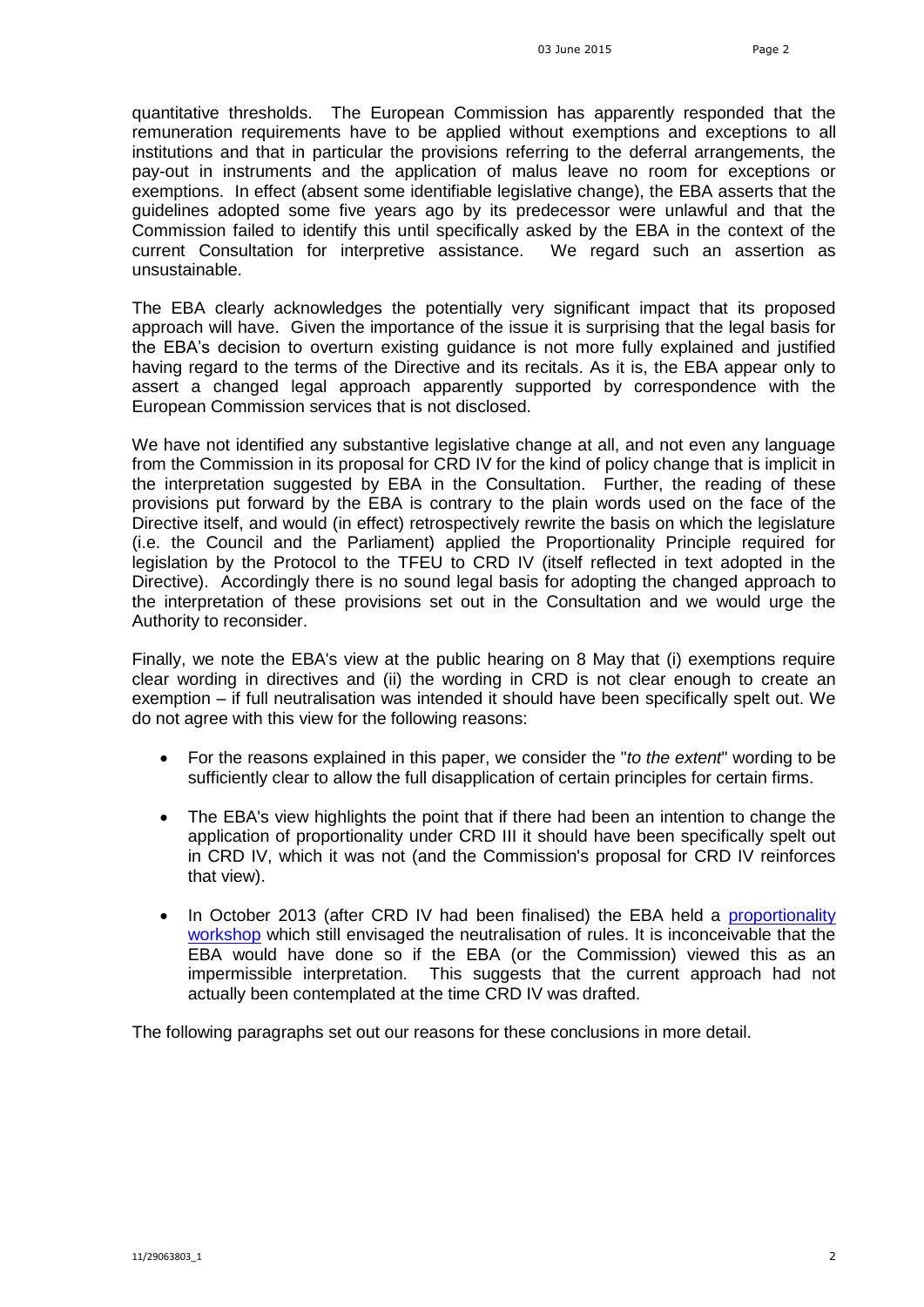*(i) There has been no change in the operative drafting of CRD IV when compared with CRD III*

In December 2010 the Committee of European Banking Supervisors ("CEBS") (the predecessor of the EBA) published its Guidelines on the remuneration provisions contained in CRD III. $1$  Paragraph 19 of the CEBS Guidelines stated that

*"Proportionality operates both ways: some institutions will need to apply more sophisticated policies or practices in fulfilling the requirements; other institutions can meet the requirements of the CRD in a simpler or less burdensome way."*

And that:

*"The application of the proportionality principle may lead however to the neutralization of some requirements if this is reconcilable with the risk profile, risk appetite and the strategy of the institution."*

In our view both of these statements properly reflect, and are supported by, the explicit provisions of CRD III. A comparison of the operative provisions of CRD III and CRD IV reveal no material differences that would necessitate a different reading of wording in CRD IV which dictates proportionality. In particular both directives make use of two concepts in the language – both complying "in a way" and "to the extent that" is appropriate to the organization concerned. The EBA's approach either ignores "to the extent that", or inaccurately interprets it as being the same as "in a way that". We understand that this differentiation of language is not confined to the English text.

*(ii) The EBA's approach is not consistent with, or justified by, the provisions of CRD IV* 

Recital 66 in the preamble to CRD IV provides:

*"The provisions of this Directive on remuneration should reflect differences between different types institutions in a proportionate manner, taking into account their size, internal organization and the nature, scope and complexity of their activities. In particular it would not be proportionate to require certain types of investment firms to comply with all of those principles."* 

This recital contemplates that remuneration provisions in CRD IV may be implemented by national authorities in a way that results in the disapplication of requirements particularly in the case of investment firms. Generally it is necessary to interpret European legislation in a way that gives effect to and is consistent with Recitals. The EBA's approach does not do this, in particular given the following points.

Recital 66 is reflected in the drafting of certain of the substantive provisions, in particular article 92(2):

*"Competent authorities shall ensure that, when establishing and applying the total remuneration policies, inclusive of salaries and discretionary pension benefits, for categories of staff including senior management, risk takers, staff engaged in control functions and any employee receiving total remuneration that takes them into the same remuneration bracket as senior management and risk takers, whose professional activities have a material impact on their risk profile, institutions comply with the following principles in a manner and to the* 

-

<sup>&</sup>lt;sup>1</sup> Directive 2010/76/EU amending Directive 2006/48/EC.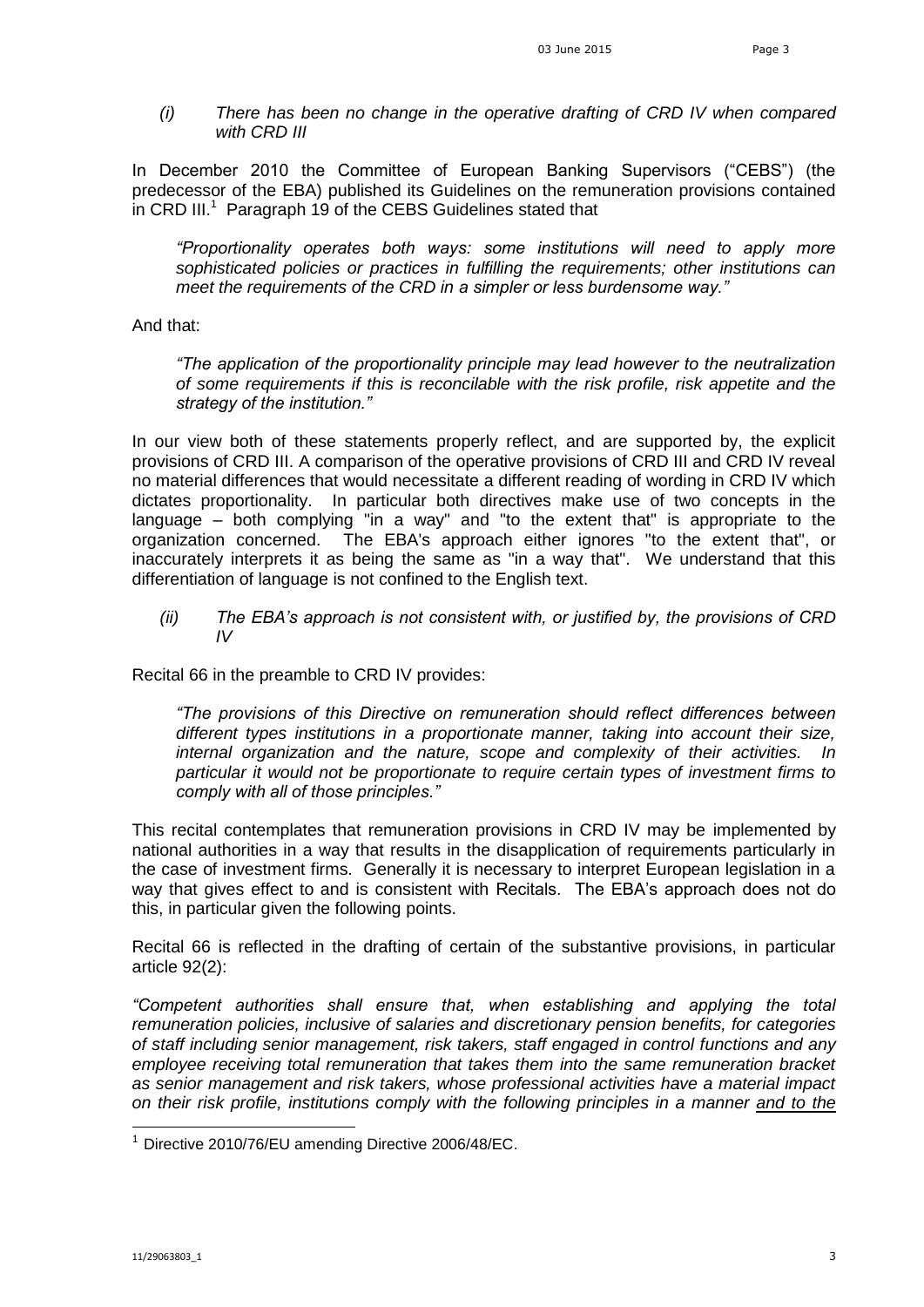## *extent that is appropriate to their size, internal organization and the nature, scope and complexity of their activities"* [Underlining added]

In the light of Recital 66, the words underlined require national authorities to consider whether any of the principles that follow are disproportionate in certain circumstances. The most obvious meaning for "to the extent that" necessarily requires consideration of the nonapplication of certain principles to certain entities. The description of the specific provisions in the remainder of article 92(2) and in articles 93 and 94 as "principles" further reinforces the need for national authorities to implement the provisions in a way that gives effect to proportionality as reflected in Recital 66 and the chapeau in article 92(2). To do otherwise ignores the language of Recital 66 and is contrary to the natural meaning of the words of the legislation.

Article 94 of CRD IV that sets out principles relating to variable remuneration has to be implemented:

#### *"…under the same conditions as those set out in Article 92(2)"*

This can only mean that in implementing the provisions in article 94, including the bonus cap and pay process payout principles, national authorities should do so in a way that meets the need for proportionality including through the non-application of principles where this is justified by the conditions described in article 92(2). Not to do so would ignore a number of those conditions.

# *(iii) The EBA's approach lacks legal coherence*

The EBA has taken into account the resolution of the European Parliament of 3 July 2013 on reforming the structure of the EU banking sector.<sup>2</sup> The extent to which this resolution has caused the EBA to change the approach to proportionality is not clear. However the resolution is not a legislative change and, while an appropriate view for the EBA to take account of, is not a basis for changing the EBA's legal interpretation of CRD IV.

Article 161(2) of CRD IV requires the European Commission in close co-operation with the EBA to submit a report by 30 June 2016 together with a legislative proposal if appropriate on the provisions on remuneration with particular regard to:

## *"(a)… any lacunae arising from the application of the principle of proportionality to those provisions".*

The reference to "lacunae" arising through the application of proportionality is consistent with the proportionality leading to the non-application of certain of the remuneration principles resulting in gaps in implementation that the Commission may view as undesirable and to the development of further legislation to address such perceived deficiencies.

We agree that the EBA should consider the extent and the manner of application of the principles, and has a proper role in making guidelines about those aspects of implementing the Directive obligations. We accept that there is some proper scope for debating and revising the way proportionality is applied – and acknowledge that a policy review may lead to adjustments to the calibration of that proportionality. However, the EBA's proposed approach seeks to rewrite explicit legislative provisions, and so is inconsistent with the envisaged review of the implementation of CRD IV.

-

 $2$  Page 12 of the Consultative Paper.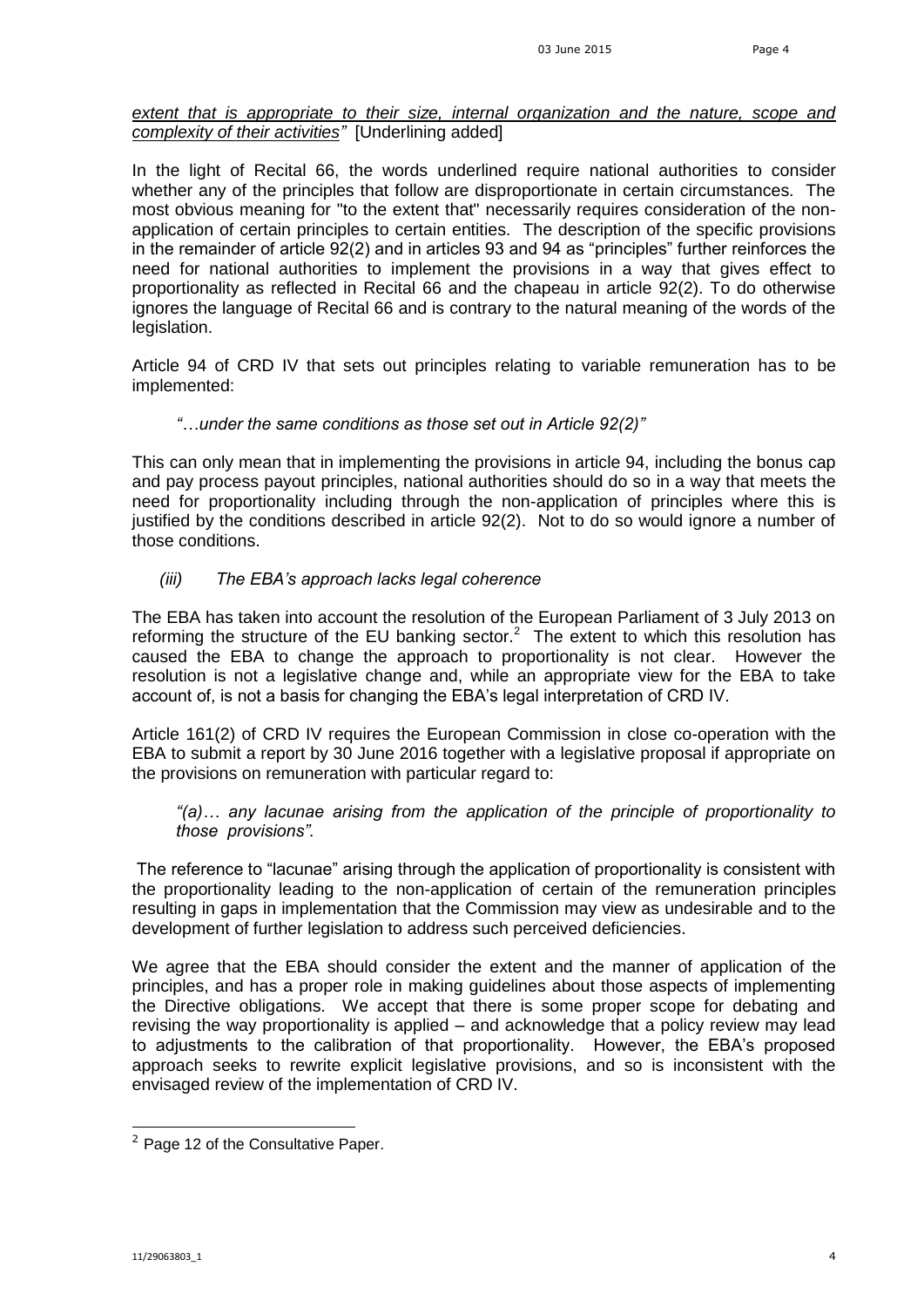# *(iv) The EBA's exchange of letters with the Commission does not justify the EBA's conclusions*

The recently disclosed exchange of letters between the EBA and the Commission (letters dated 8 January 2015 and 23 February 2015) does not provide any additional substance to the EBA's assertions as expressed in the EBA's Consultation Paper. The exchange appears to assume that the impact of "extent" is novel for CRD IV, which is plainly inaccurate. The Commission's letter rightly points out that it is not for the EBA to rewrite legislation. That is, in summary, the key to the points made in this document.

### **Question 8: Are the requirements regarding categories of remuneration appropriate and sufficiently clear?**

As a preliminary issue, we anticipate that some Member State governments may take the view that the legal basis for section 11 is unclear, since article 153(5) of the Lisbon Treaty excludes pay from the EU competencies. Further, in seeking to define what constitutes fixed and variable remuneration, section 11 of the Draft Guidelines seems to go beyond the remit of CRD4 which instead focuses on introducing the right balance between the two categories of remuneration.

Setting to one side the potential competency issue, we agree that there is merit in ensuring that categories of remuneration are sufficiently clear and appreciate that it is the EBA's intention to ensure that the bonus cap is not circumvented by an overly elastic category of fixed remuneration. However, we expect that the provisions of section 11 may cause problems for credit institutions and investment firms.

For instance, normal salary would not satisfy all the criteria specified in paragraph 117 in all circumstances and yet salary is considered by many to be one of the most vanilla types of fixed remuneration:

- The requirements in paragraphs 117(a) and (b) that in order for remuneration to qualify as fixed pay, both the conditions for its award and its amount must be predetermined and non-discretionary would not be satisfied in relation to any discretionary salary increase in the United Kingdom, where both the question of whether an increase should be awarded and the amount of any such increase are generally determined at the sole discretion of the institution.
- The requirement in paragraph 117(e) that in order for remuneration to qualify as fixed pay, both the conditions for its award and its amount must be non-revocable and the permanent amount only be capable of change following collective bargaining or following renegotiation in line with the national criteria on wage setting is not appropriate to the labour market in the United Kingdom where wage setting is most often a matter of individual negotiation between employer and employee rather than following collective bargaining.
- Salary does not always satisfy the requirement in paragraph 117(f) that in order for a payment to qualify as fixed pay, it must be the case that the payment cannot be reduced, suspended or cancelled by the institution - in the UK, it is not unusual for employers to reserve the right to suspend or reduce salary in certain circumstances, including, but not limited to, instances of extended leave or in circumstances where a payment of salary which is to be made as a payment in lieu of notice is reduced to take into account any remuneration earned by the employee through other employment during a prescribed period after termination.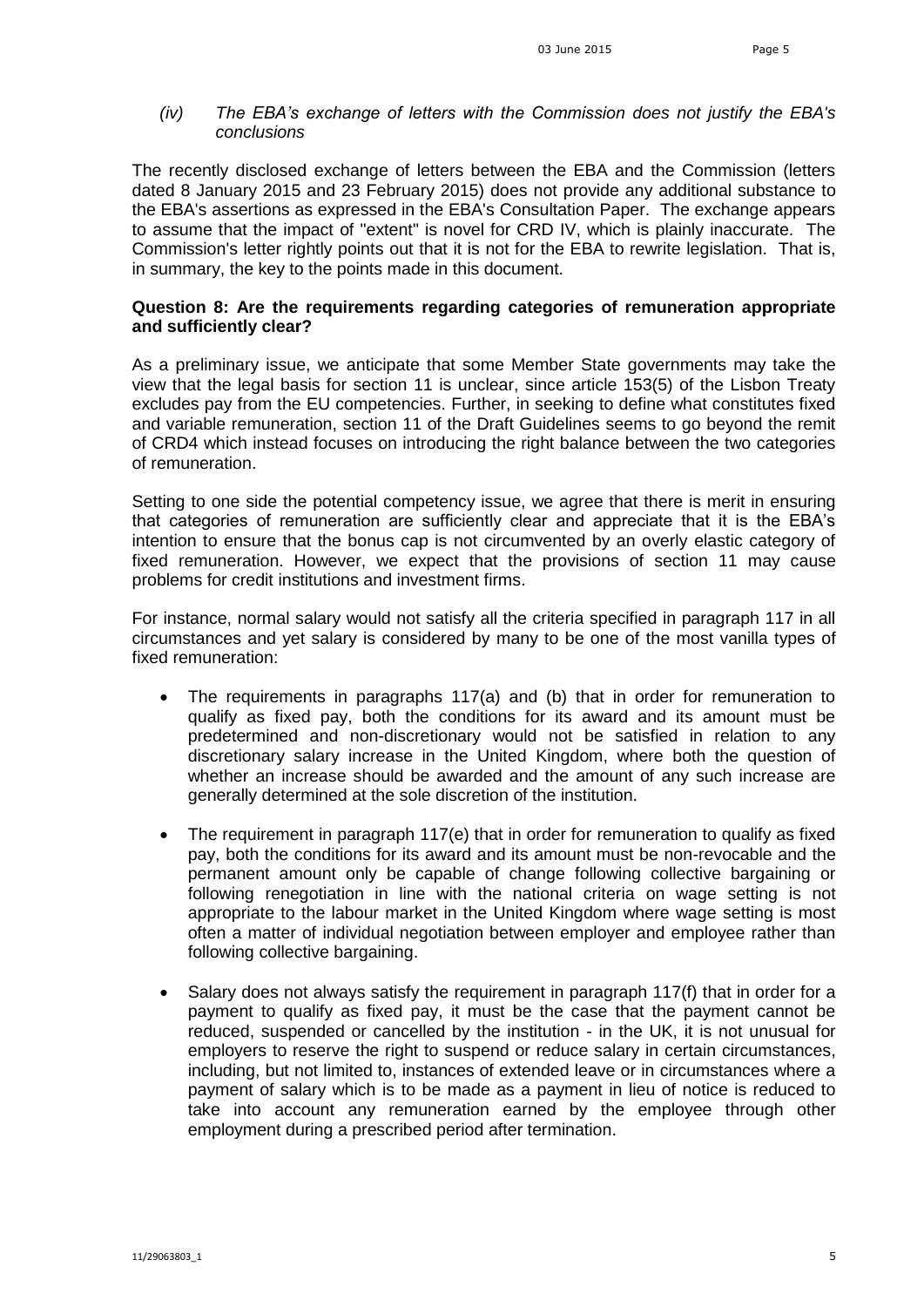If the final EBA Guidelines provide for the same fixed set of criteria as those set out in paragraph 117 of the Draft Guidelines, then in order to allow these criteria to be applied in practice and policed effectively by local regulators, we believe that the final Guidelines would need to leave it open to local regulators in certain circumstances to conclude that an element of remuneration is fixed pay notwithstanding that it fails to satisfy each of the criteria in paragraph 117, such as for example where the regulator wishes to designate normal salary as an item of fixed pay despite it failing to meet all of the criteria set out in the Guidelines.

### **Question 9: Are the requirements regarding allowances appropriate and sufficiently clear?**

We welcome the clarification in paragraph 118, which seeks to ensure that 'allowances' which are part of routine employment packages and which have historically been paid as an element of fixed pay (long before the bonus cap was introduced) will continue to be considered as fixed remuneration.

In relation to expatriate allowances, we anticipate that credit institutions and investment firms may find paragraph 119 difficult to apply in practice. It is unclear whether certain types of expatriate allowance for internationally mobile employees (such as housing and school allowances) fall within the definition set out in the Guidelines. More generally, the 'consistency' test set out in paragraph 119(a) may be a challenge for smaller firms which may not have a standard expatriate policy in place.

One unintended consequence of sections 11 and 12 is likely to be that the base salaries of material risk takers are increased, resulting in these senior individuals having less risk aligned pay packages, particularly given the impact that paragraphs 117 and 122-125 will have on the use of role-based allowances.

In light of these issues, we query whether the EBA's aim in relation to allowances could be achieved by an alternative route, namely by providing in the final EBA Guidelines that a failure to satisfy one (or more) of the eight criteria set out in paragraph 117 would create a presumption of variable pay, but that this presumption could be rebutted if, when looked at in the round and in the context of the spirit of CRD4 and the Guidelines, the arrangement should properly be considered as fixed remuneration. Such an approach would be more likely to allow the Guidelines to be operated effectively in practice.

## **Question 10: Are the requirements on the retention bonus appropriate and sufficiently clear?**

The requirements relating to retention bonuses seem clear but we note that there is an apparent lack of symmetry between the EBA's approach in the Draft Guidelines to retention bonuses in section 12 and that in respect of guaranteed variable remuneration in section 13. Whilst retention bonuses are clearly stated in section 12 to be subject to the bonus cap and the other structural requirements of variable pay, section 13 indicates that the same is not true of guaranteed variable remuneration.

The CLLS would welcome confirmation in the Final Guidelines that this difference in approach of the EBA to these two types of remuneration is based on the fact that the relaxed requirements in relation to guaranteed variable remuneration are limited to guaranteed variable remuneration in the first year of employment.

The CLLS does not propose to express a view on the appropriateness of the requirements on retention bonuses.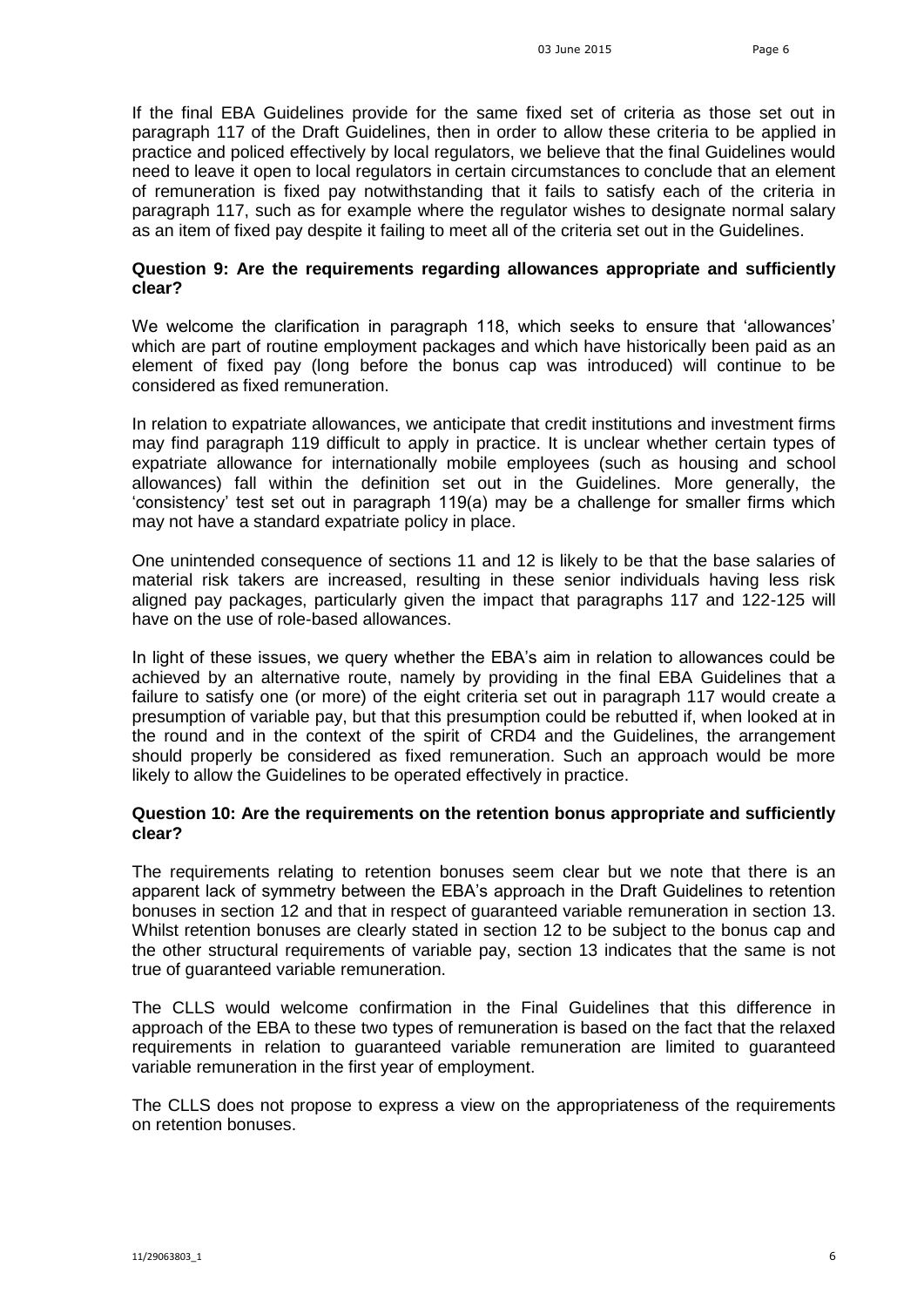### **Question 15: Are the provisions on deferral appropriate and sufficiently clear?**

In our view the provisions in relation to deferral are sufficiently clear. The CLLS does not propose to express a view on the appropriateness of the proposal to increase the length of the deferral period applicable to variable remuneration from three to five years for significant institutions.

**Question 16: Are the provisions on the award of variable remuneration in instruments appropriate and sufficiently clear? Listed institutions are asked to provide an estimate of the impact and costs that would be created due to the requirement that under Article 94(1)(l)(i) CRD only shares (and no share linked instruments) should be used in parallel, where possible, to instruments as set out in the RTS on instruments. Wherever possible the estimated impact and costs should be quantified and supported by a short explanation of the methodology applied for their estimation.**

In light of the legal and practical complexities of using alternative capital and debt instruments as variable remuneration, the EBA's approach in section 17.4 to share-linked or other non-cash instruments appears pragmatic. However, we consider that the EBA's definition of 'availability' of instruments in paragraph 250 is somewhat circular, which may lead to a lack of clarity. For instance, to what extent are firms which have already issued certain instruments required to use these as variable remuneration? Also, it is not always the case that listed institutions are able to deliver shares to employees, for example because of prospectus requirements, and it is not clear how this issue should be addressed. Will listed banks be able to use phantom share awards or similar instruments instead of actual shares? Paragraph 248(a) of the Draft Guidelines indicates that listed institutions would not be permitted to use such instruments as variable remuneration. It is not clear to us why and on what basis this prohibition is required. In our view, the use of actual shares will entail a number of disadvantages (for example, for US employees for whom it will be extremely difficult to open the relevant custody account with European banks due to the US Foreign Account Tax Compliance Act and other restrictions) and there is no underlying regulatory reason of which we are aware which makes the use of shares better from a risk alignment perspective than phantom share awards.

Further, we note that depending on the form of the instruments, their use to deliver variable remuneration is likely to create some challenges – for example, providing liquidity to employees on vesting and valuing those instruments for tax and other purposes. Arguably, the use of instruments is likely to further reduce the perceived value of deferred remuneration in the hands of firms' staff and thereby potentially drive up overall remuneration levels.

An absolute prohibition on paying dividend equivalents on the vesting of share awards runs against the grain of current equity plan market practice. The prohibition also appears inconsistent with the EBA's approach to carried interest arrangements. Further, it is not clear why such a prohibition is required. If the payment of dividend equivalents on vesting is banned, this effectively removes the alignment of awards with shareholders during the vesting period and is most likely to result in institutions increasing the number of shares subject to the award in order to make up for the lack of dividends. If structured appropriately, such as by ensuring that dividend equivalents are held in escrow and only paid out upon vesting (as is typical), the perceived issues with paying dividend equivalents could be addressed while still ensuring that employees' interests remain aligned with shareholders.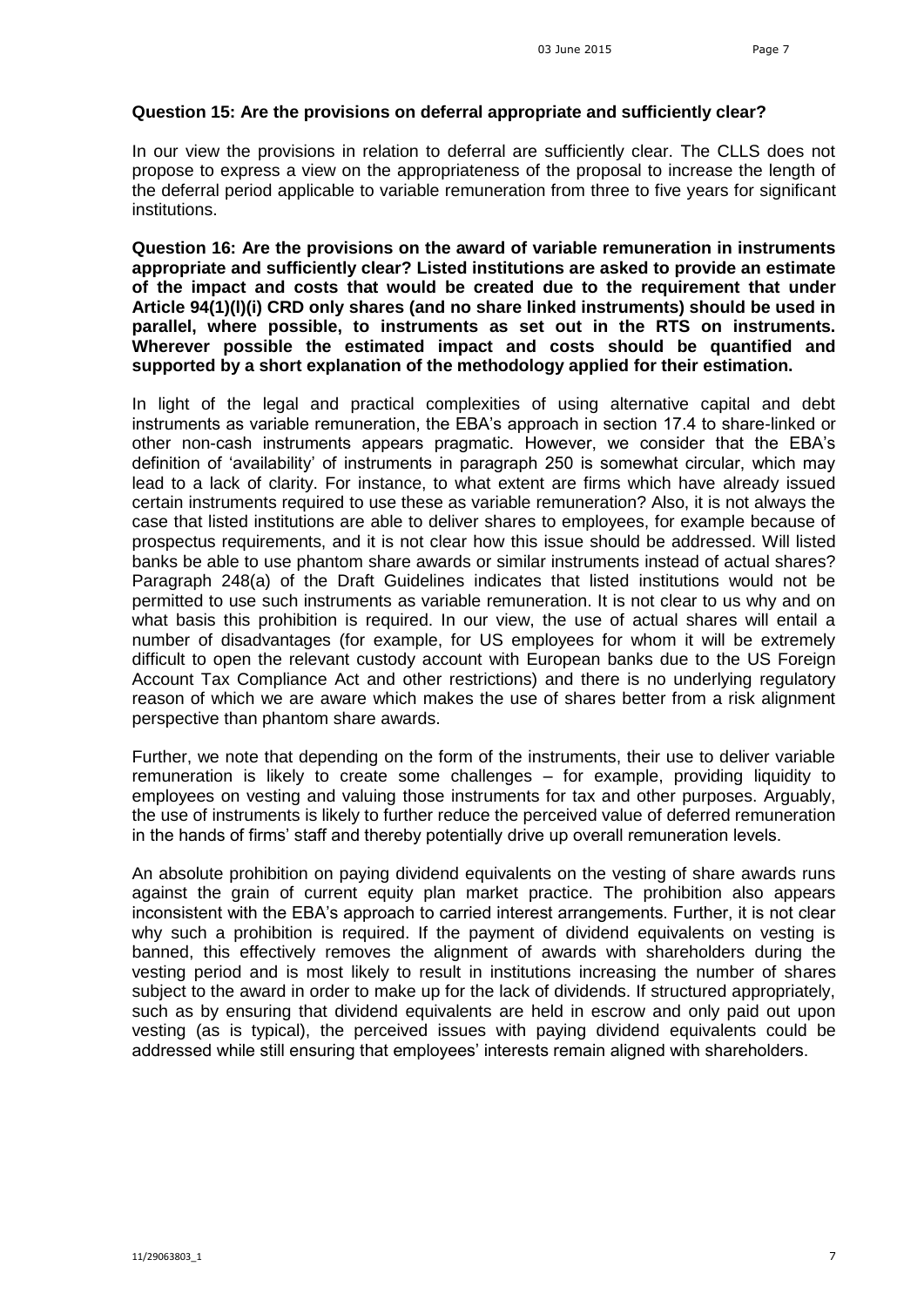# **Question 17: Are the requirements regarding the retention policy appropriate and sufficiently clear?**

In our view the requirements regarding retention policy are sufficiently clear. The CLLS does not propose to express a view on the appropriateness of the proposal to increase the length of the retention period applicable to instruments used to deliver variable remuneration from six months to one year.

#### **Question 18: Are the requirements on the ex post risk adjustments appropriate and sufficiently clear?**

We do not propose to express a view as to the appropriateness of the EBA's requirements on ex post risk adjustments. We note that the draft EBA Guidelines expand the list of criteria institutions should set for the application of malus or clawback to include the conduct of staff where they contributed to a regulatory sanction. In our experience, this is in line with emerging practice in the rules of financial institutions' deferred compensation plans.

We note that the provisions of paragraph 17.7.1 will help to bring clawback practice in other Member States closer to the requirements in the United Kingdom, where detailed guidance has been issued on the conditions under which clawback and malus should be applied, including a specific rule for clawback. This having been said, it needs to be recognised that clawback is difficult to enforce in practice and is prevented or discouraged by national labour laws in a number of Member States.

We welcome the EBA's recognition that the extent to which an ex-post risk adjustment is needed depends on the accuracy of the ex-ante risk adjustment in paragraph 268. This acknowledges that ex-ante adjustment is often a legally more straightforward and practically efficacious way of dealing with the occurrence of any of the factors listed in paragraph 270 than the operation of ex-post adjustments.

If you would find it helpful to discuss any of these comments then we would be happy to do so. Please contact either Karen Anderson by telephone on +44 (0) 20 7466 2404 or by email at [karen.anderson@hsf.com,](mailto:karen.anderson@hsf.com) or Peter Richards Carpenter by telephone on +44 (0) 20 3400 4178 or by email at peter richards-carpenter@blplaw.com, in the first instance.

Yours sincerely

amin

**Karen Anderson** *Co-chair, CLLS Regulatory Law Committee*

Peter Richards. Carpenter

**Peter Richards-Carpenter** *Co-chair, CLLS Regulatory Law Committee* 

© CITY OF LONDON LAW SOCIETY 2015

All rights reserved. This paper has been prepared as part of a consultation process. Its contents should not be taken as legal advice in relation to a particular situation or transaction. **THE CITY OF LONDON LAW SOCIETY REGULATORY LAW COMMITTEE**